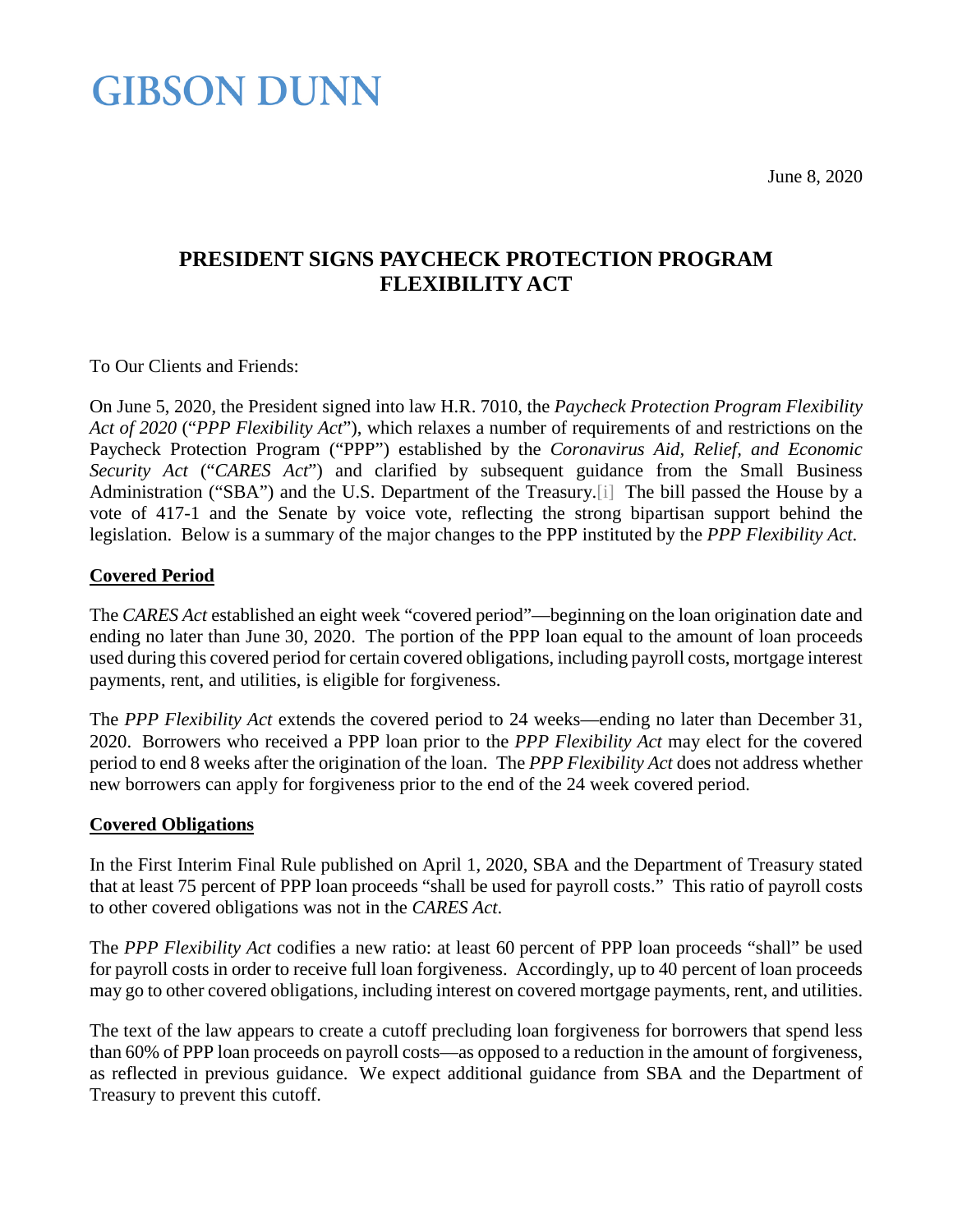# **GIBSON DUNN**

#### **Loan Terms**

For all PPP loan funds that are not forgiven, the *CARES Act* established that the outstanding balance will have a maximum maturity of 10 years and an interest rate not to exceed 4 percent. The First Interim Final Rule instituted a maturity of 2 years and an interest rate of 1 percent.

For new PPP loans originating on or after June 5, 2020, the *PPP Flexibility Act* extends the minimum maturity for outstanding balances to 5 years. Existing PPP loans are unaffected.

#### **Rehiring Employees**

Under the *CARES Act*, employers who reduced the compensation or number of full-time equivalent employees could eliminate those reductions by June 30, 2020, and avoid any reduction in loan forgiveness.

The *PPP Flexibility Act* extends the date to eliminate reductions to compensation or number of full-time equivalent employees to December 31, 2020.

Also, SBA and the Department of Treasury [Frequently Asked Question No. 40](https://home.treasury.gov/system/files/136/Paycheck-Protection-Program-Frequently-Asked-Questions.pdf) provided a safe harbor from the reduction in loan forgiveness with respect to laid-off employees who reject a borrower's offer of re-employment. The FAQ states that the borrower must have made a good faith, written offer of rehire, and the borrower must document the former employee's rejection of the offer.

The *PPP Flexibility Act* codifies this safe harbor, stating that loan forgiveness will not be reduced if the borrower can, in good faith, document an inability to rehire former employees or hire similarly qualified employees on or before December 31, 2020. The *PPP Flexibility Act* also provides a safe harbor for borrowers who cannot return to the same level of business activity at which the business was operating before February 15, 2020, due to compliance with standards for sanitation, social distancing, or any other worker or customer safety requirement related to COVID-19.

The *PPP Flexibility Act* does not articulate what "business activity" means or how it will be measured. We look forward to additional guidance clarifying this issue.

#### **Loan Deferral Period**

Under the *CARES Act*, borrowers could defer payment of the principal, interest, and fees of their PPP loans for not less than six months and not more than one year.

The *PPP Flexibility Act* changes this deferral period to end when the PPP loan forgiveness amount is remitted to the lender. Also, if a borrower fails to apply for forgiveness within 10 months after the last day of the covered period, the borrower shall make payments of principal, interest, and fees beginning no earlier than 10 months after the covered period ends.